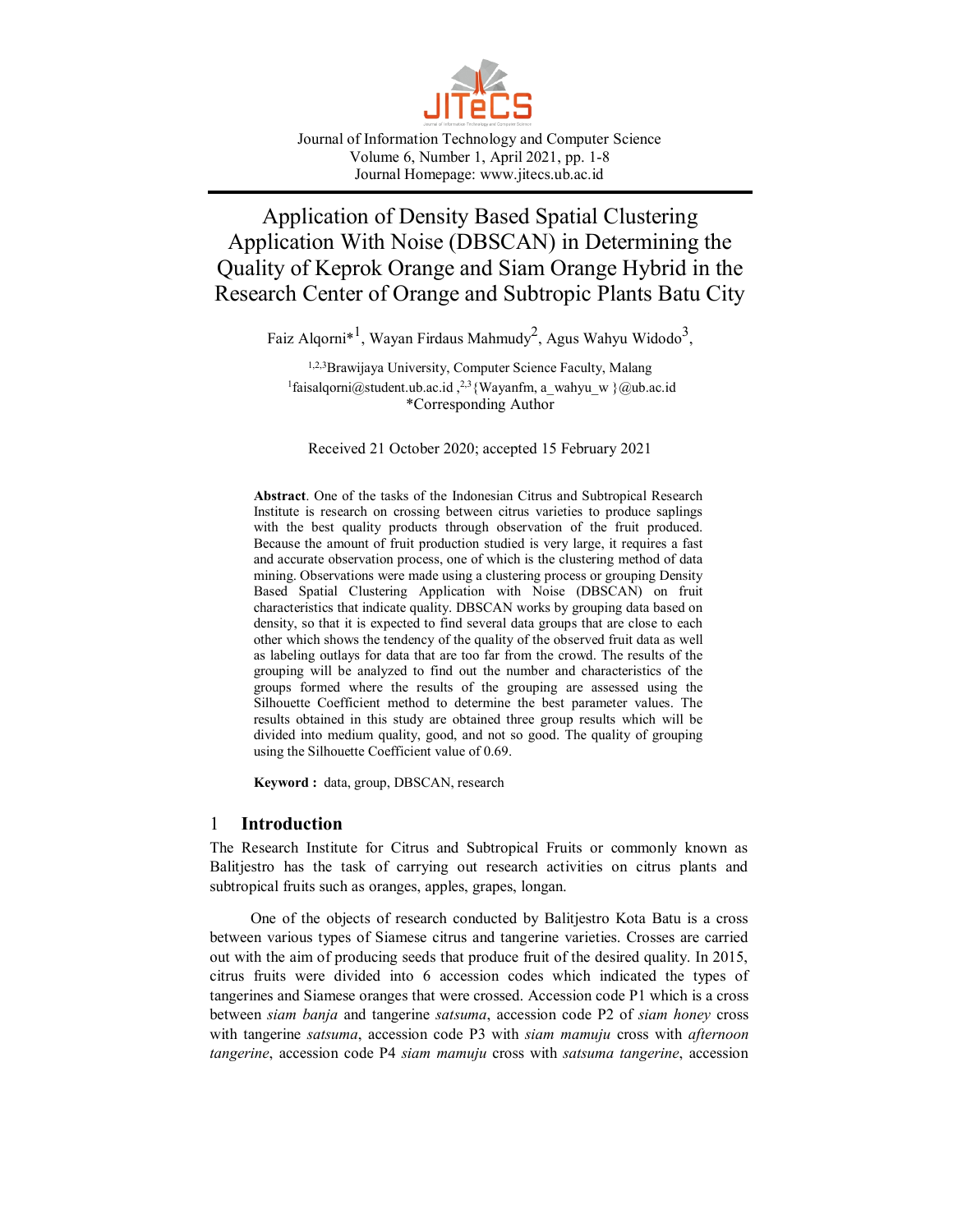code P5 *siam pontianak* cross with *soe* tangerines, and accession code P6 crossing *pontianak siam* with *satsuma* tangerines.

The difference between tangerines and siam oranges is that tangerines have a sweet, slightly sour and fresh taste, attractive skin color and are easy to peel. The weight of tangerines is 125-274 grams, the shape of tangerines is generally round, some are flattened, has a characteristic condition, the surface texture is rather rough, the skin color on the highlands can be up to orange. Has a thick fruit wall with a stiff outer skin layer, the thickness of the skin is 3.13-4.63 mm. This chayote is popular in the community. This fruit is commonly found in traditional markets and is generally widely circulated everywhere. Its sweet taste, thin skin and easy to peel is its characteristic. The size of siam oranges is relatively smaller than tangerines, with a range of 99.8-112.2 grams. The fruit is round with a round fruit tip. The fruit skin is yellowish green, shiny. The skin is about 1.8 - 2.5 mm thick, thinner than tangerines. The surface texture of the siam fruit skin is smoother because the pores are tighter and 0.8 mm small, tangerine pores are rarer with large sizes  $\geq$ 1.2 mm [1]. The purpose of crossing is to produce the best hybrid results.

The different characteristics of each citrus variety, it takes an easy method to determine the quality of the crosses. One easy way to determine the distribution of quality of each cross is to use the clustering method. The results of clustering will produce data groups based on an imaginary line that divides the data, using the proximity of data point centers, using relationships between data to form a hierarchy, using a radius in each data point as group members [2].

The results of grouping using clustering can show the tendency of the characteristics of a group which can later be used to see the average quality of the crosses. Because the number of research results is very large, the time and effort required to perform manual clustering is not efficient, so we need a data mining model that is capable of clustering the research data.

One of the clustering algorithms that can be used in this study is Density-based spatial clustering of applications with noise (DBSCAN), DBSCAN works on the basis of data density or density. DBSCAN was developed by Martin Ester, Hans-Peter Kriegel, Jörg Sander and Xiaowei Xu in 1996 [3]. DBSCAN's performance in classifying the quality of agricultural products compared to several other grouping algorithms such as Partitioning Around Medoids (PAM) and Clustering Large Applications (CLARA) generally achieves better performance based on evaluation metrics such as purity, homogeneity, completeness, V-measure, recall, F-measure, and the Rand Index (Majumdar, et al., 2017)[18]. In addition to the agricultural sector, DBSCAN has also been successfully used in grouping galaxy cluster members and determining points that are not part of the galaxy cluster (Zhang, 2019)[19].

K-Means clustering is a grouping algorithm based on a group center which is the average value of each feature and member of these groups) [4] [5]. In this study, the K-means grouping method will be used as a comparison of the performance of DBSCAN.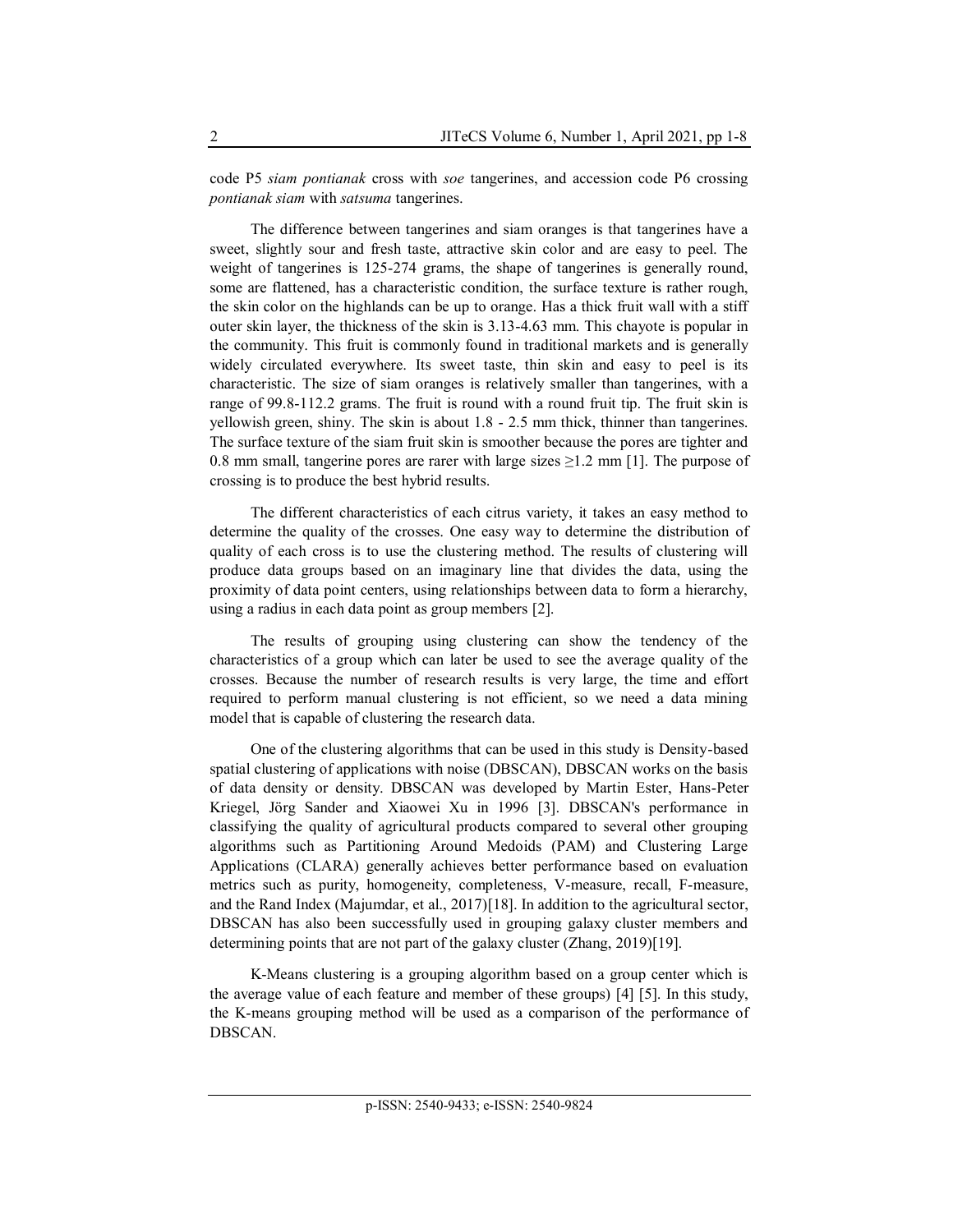This study assumes that there is a clustering tendencies in data's populace that divided the data based on provided features. The result of this study is limited to the scale and feature provided by data used and orange's variety.

# 2 **Basic Theory**

# **2.1 Citrus and Hybridization**

Siamese oranges in general tend to be smaller than oranges in general. According to Endarto and Martini in 2016 [6], Siamese oranges have thin skin and are easy to peel, the fruit is not hollow, has a sweet taste, and has a high water content. Another characteristic of the Siamese orange is the yield of vitamin C which is quite high and the yield ranges from 1000-2000 fruits per tree per year. Outwardly, chayote tends to be green and bright yellow if it is too ripe.

According to Endarto & Martini (2016) [6], tangerines have superior properties than Siamese oranges in the field of fruit yields. Tangerines are bigger, and fresher, apart from the skin that is easy to peel because there is a cavity between the skin and the flesh of the tangerine has a fresh sweet taste and contains a high water content. However, tangerines only produce about 200-300 fruits per tree in one year.

According to Hasibuan, Rohani, Ridwan Suprima, Rasul, & Saputra (2014) [7], hybridization is a technique of multiplying varieties or genetic diversity of plant populations. This technique increases traits and productivity by combining the genetics of crossed plants.

# **2.2 Citrus Quality Features**

According to Lado, Rodrigo, and Zacarias (2014) [8], in citrus or citrus plants several features or characteristics that can be used as a basis for determining the quality of oranges include the color of the fruit skin and the size of the fruit. This was also agreed upon by Abouzari and Nehzad (2016) [9], where other features were also discussed, namely the absence of seeds (seedlessness) and the ease of peeling as properties that affect the quality of citrus fruit.

# **2.3 Clustering**

Clustering / Cluster Analysis / grouping is a process of dividing a population of data into sub-sections of data called clusters. Clustering does grouping without using labels in the learning phase, this characteristic is what causes clustering to be called unsupervised learning or learning without guidance. Clustering works by making observations based on the similarity of each data, mostly using the distance between data [10]. The use of the clustering method can also shorten the pattern recognition time compared to the classification method because in some cases it is very easy to collect data but it is not easy to label large amounts of data [11].

# **2.4 Normalization**

Data inequality can be biased or calculations using algorithms will give one column more importance than other columns, because the small value and similarity of data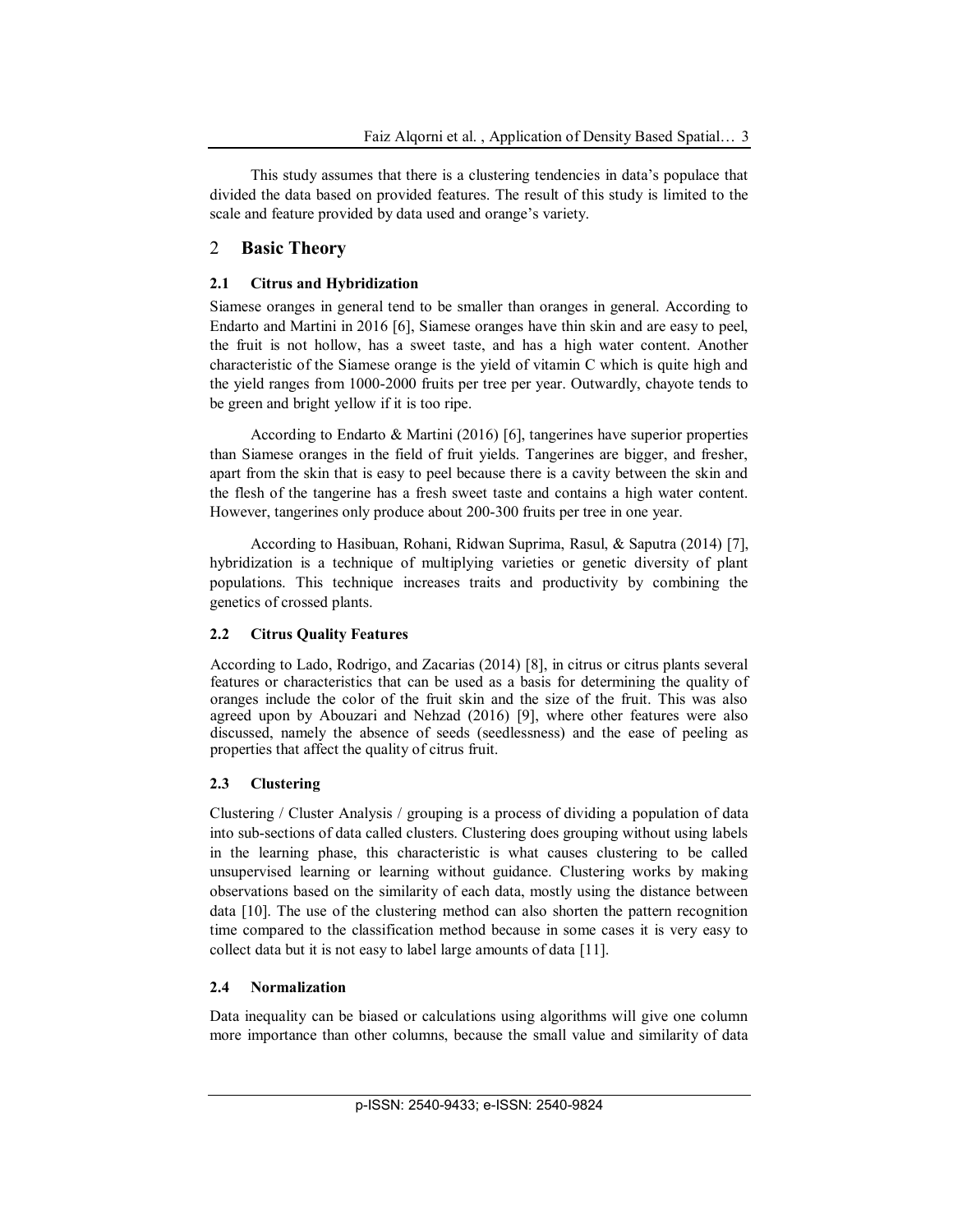distances can help create an optimal algorithm model and a more efficient training phase [12] .

Normalization often changes data values into a small range eg [-1,1] (minus one to one) or [0,1] (zero to one). One of the normalization methods is the min-maxm normalization. Min-max normalization can work well in many areas of computing and research [13]. The min max normalization notation is :

$$
x_i' = \frac{x_i - \min_A}{\max_A - \min_A} \tag{1}
$$

 $x_i$  = Original value of an attribute A

 $x_i'$ = Standardized value

 $min<sub>4</sub>$  = Minimal value of an attribute A

 $max<sub>A</sub>$  = Maximal value of an attribute A

#### **2.5 Heterogenous Euclidean Overlap Measures (HEOM)**

One way to calculate the distance on data with mixed attributes is to use the HEOM algorithm, HEOM is a distance calculation algorithm based on the Euclidean algorithm but the distance calculation on different data features has different treatments to get the optimal distance [14]. HEOM is applied to several cases, for example in the case of distance-based ecological case classification [15] and to the optimization of the number of clustered squares [16]. HEOM uses standardized or scaled data using the min-max method. Suppose  $\tilde{E}$  is the HEOM value of two data points x and y, where x and y have features A as many as M and dist represents the distance between features, then E can be denoted as

$$
E(x, y) = \sqrt{\sum_{A=1}^{M} dist(x_A - y_A)^2}
$$
 (2)

Where dist denoted as

$$
dist(x, y) = \begin{cases} 1, if \text{ null} \\ overlap(x, y), if \text{ category} \\ diff(x, y) \text{ if numerical} \end{cases}
$$
 (3)

And Overlap stated as

$$
overlap(x, y) = \begin{cases} 0, & if \ x = y \\ 1, & if \ x \neq y \end{cases}
$$
 (4)

And diff stated as

$$
diff(x, y) = \left\{ \frac{x - y, normalized}{\frac{(x - y)}{(max(A) - min(A))}, not normalized} \right\}
$$
(5)

#### **2.6 Density Based Spatial Clustering Application with Noise**

DBSCAN is a data density-based grouping algorithm where DBSCAN will check the degree of proximity of each data to determine whether the data belongs to a group and other parameters, namely the minimum number of members to determine whether a group is a valid cluster or an outlier [10].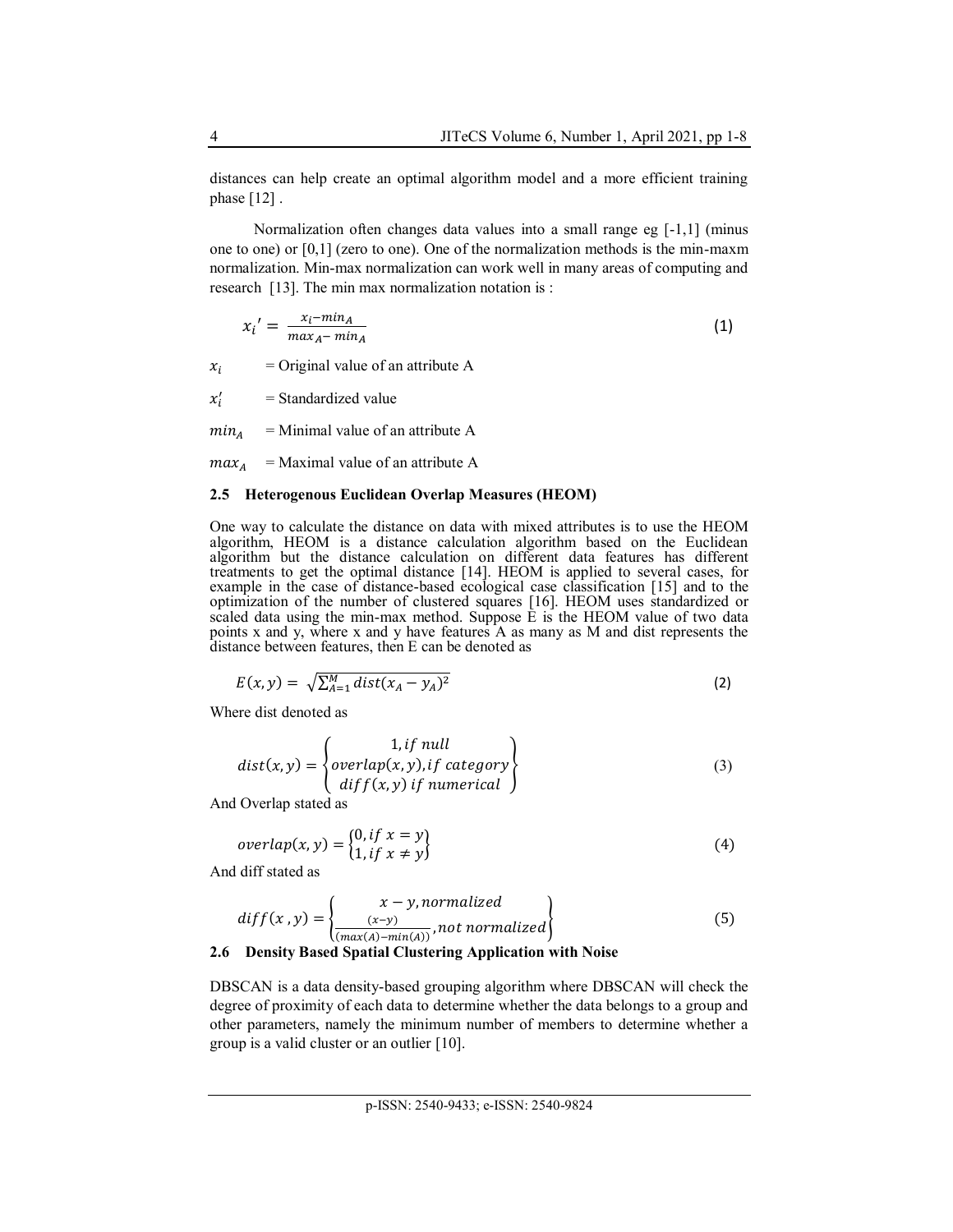#### **2.7 Silhouette Coefficient**

The classification algorithm works with different levels of performance for each different case, so we need a method of evaluating the results of grouping to find out how well an algorithm handles clustering cases. Evaluation of the grouping algorithm model is divided into two methods, namely the external method and the internal method, the external method is used when the ground truth or actual label of data is used, while the internal method is used without using ground truth [10]. The internal method most often used in evaluating a clustering model is the Silhouette Coefficient or Silhouette Score [17].

How to calculate the Silhouette coefficient, namely, from a data population of D, a number of n objects, for example D has been divided into k groups with the notation C1, C2, ....., Ck. For each object  $o \in D$ , calculate a (o) as the average distance between object o against all other objects in the group o is in. Not much difference, b (o) is the minimum average between o and groups other than groups o are located with dist is the distance of the data discussed in section 2.5 (two points five) and  $|C_i|$ | is the number of members of the cluster i. Suppose o  $\epsilon$  C\_i (1 $\leq i \leq k$ ), then:

$$
a(o) = \frac{\sum_{o \in C_{i,o \neq o}} \text{dist}(o,o)}{|c_i| - 1}
$$
\n
$$
(6)
$$

And b as

$$
b(o) = \min_{C_j: 1 \le j \le k, j \ne i} \left\{ \frac{\sum_{o' \in C_j} dist(o, o')}{|C_j|} \right\} \tag{7}
$$

So Silhouette Coefficient of an object o defined as:

$$
s(o) = \frac{b(o) - a(o)}{\max\{a(o), b(o)\}}\tag{8}
$$

# **3 Research Methods**

### **3.1. Research data**

The data in the study were obtained from the results of the measurement of tangerine and tangerine crossing data carried out at the Citrus and Subtropical Research Institute of Batu City in 2015. The amount of data obtained for this study was 600 individual citrus fruits.

#### **3.2. Research Design**

The design of the research phase starts from problem analysis used to understand and formulate problems, then literature studies, model formation and optimization using the brute force method and then a discussion of the results of the optimized model. To achieve this the research started with problem analysis which function to define the scope of research, then literature study on similar problem or topic as a base and provide deeper insight on the problem domain, optimizing and creating models to analyze the problem and offer insight, and lastly analyzing results of optimized model to achieve the goals of research and gain insights on domain problem's citrus hybridization.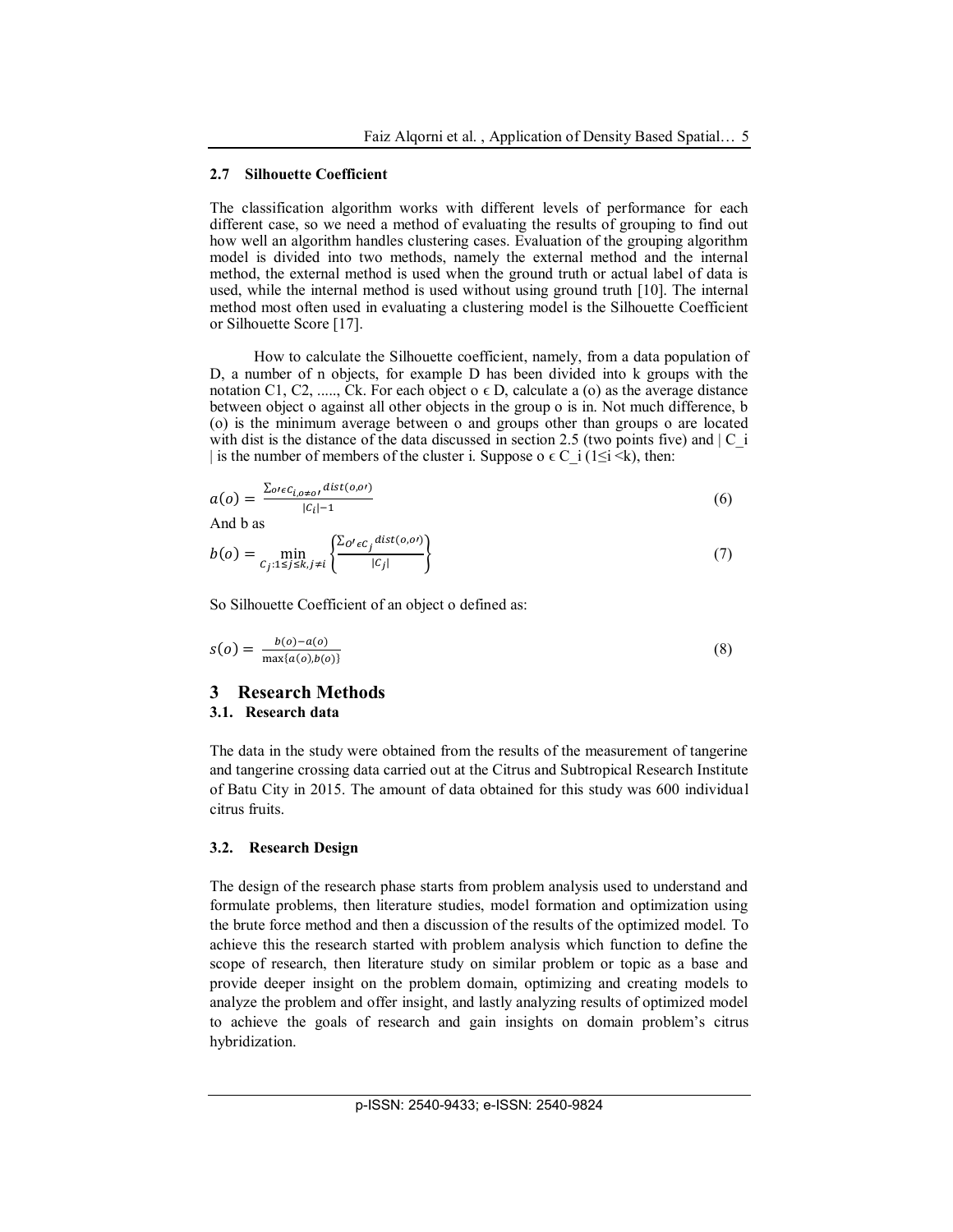# **4 Analysis**

Analysis of the characteristics of each group formed is as follows

Group one has 96 members with P1 accession and 89 members for P5. Group one has the following properties:

- Fruit diameter and height ranging from 46 to 59 millimeters and 40 to 59 millimeters, with an average diameter of 53.6 millimeters and a height of 48.9 millimeters
- Ease of peeling in group one which is similar, namely moderate
- The number of seeds in the range of 10 seeds to 31 seeds per fruit with an average of 19 seeds per fruit
- All group members have a yellow orange color

Group two has members with P2 accessions as many as 81 members and P6 as many as 70 members. Group two has the following properties:

- Fruit diameter and height ranging from 51 to 69 millimeters and 50 to 64 millimeters, with a mean diameter of 60.4 millimeters and a height of 55.04 millimeters
- Ease of peeling in group one which is similar, namely easy to peel
- Number of seeds in the range of 11 seeds to 21 seeds per fruit with an average of 13 seeds per fruit
- All group members have an orange color

Group three has members with P3 accessions of 73 members and P4 with 42 members. Group three has the following properties:

- Fruit diameter and height ranging from 35 to 49 millimeters and 20 to 33 millimeters, with an average diameter of 42.4 millimeters and a height of 25.03 millimeters
- Ease of peeling in group one which is similar, namely moderate
- The number of seeds in the range of 14 seeds to 31 seeds per fruit with an average of 24 seeds per fruit
- All group members have a green yellow color

The results of grouping using DBSCAN which have been optimized generally show the following patterns:

1. There are three groups of quality detected by the algorithm. In general, usually the division of these three groups means that there will be three levels of quality, namely good, medium, and bad. If we look at the literature review regarding the quality features of oranges and the results of extracting each group of data, it can be seen that it is true that there are good, medium and bad quality results of crosses where the good results of crosses fall into group 2 (two), the group that is included in the group 1 (one) and the worst group into group  $\overline{3}$  (three). This quality division can be used as a cross reference for the Citrus and Subtropical Crops Research Institute (Balitjestro) of Batu city where plants with accessions that fall into group two are prioritized as superior crosses or types of tangerines and Siamese oranges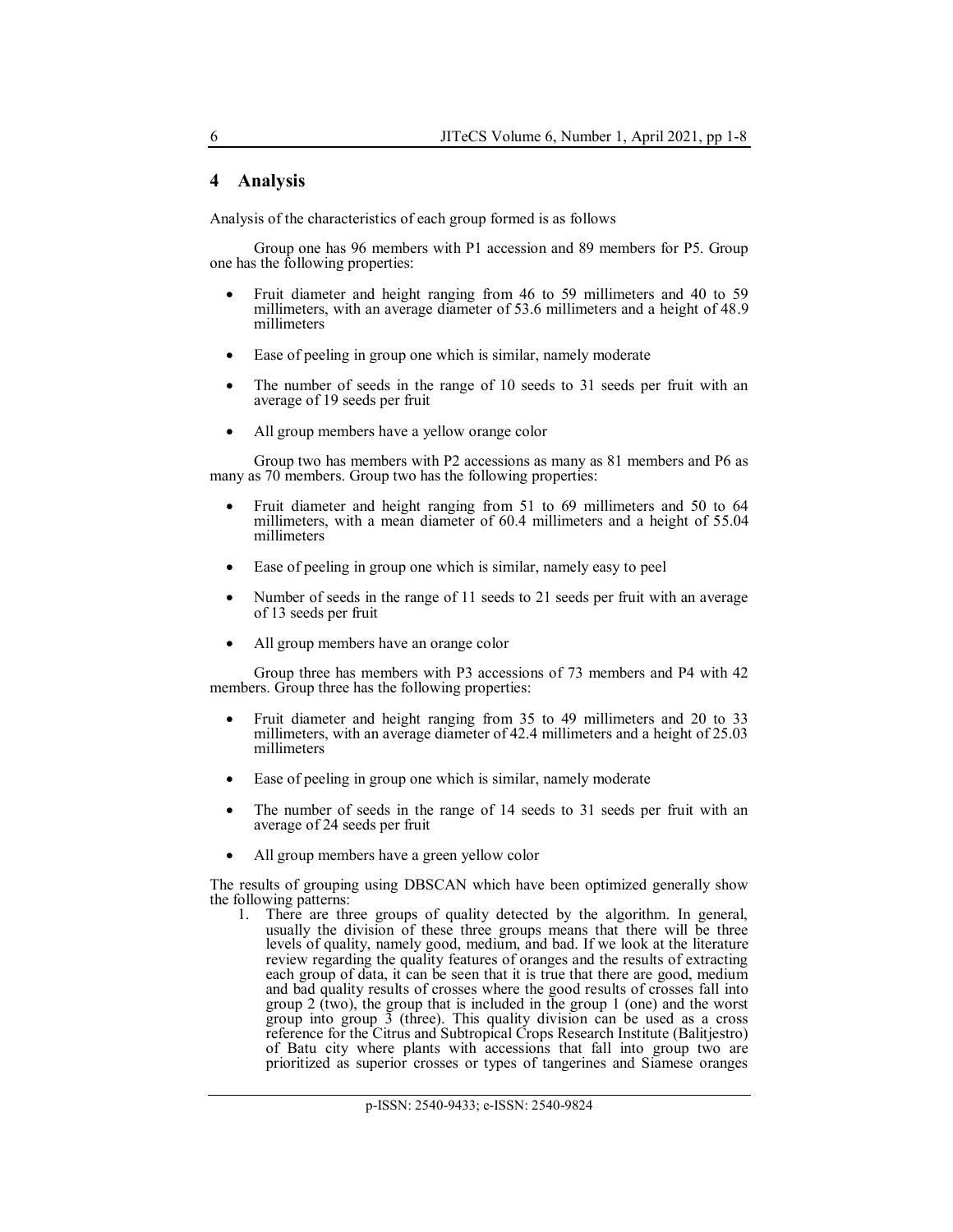that can be further researched. continue.

- 2. Based on the group division accessions are group 1 (one) which is dominated by accessions P1 and P6, group 2 (two) which is dominated by accessions P2 and P5, while group 3 (three) is dominated by accessions P3 and P4. In accordance with point  $1$  (one), this shows that citrus plants with crosses coded P2 and P5 are crosses that can be used to produce superior products or crosses that can be investigated further.
- 3. Based on the quality of the groups, the order of the clusters from the best to the worst are 2 (two), 1 (one), and 3 (three).
- 4. The conclusion of point 3 (three) is based on the results of analysis of each cluster which shows the range of data and the mean of each attribute that affects the quality of oranges.
- 5. Based on the analysis of the results of grouping the best crosses are citrus plants with P2 and P5 accessions, which shows a cross between Siamese Honey and Satsuma (P2) and a cross between Pontianak Siamese and Soe Tangerines.

#### **5 Conclusion**

Based on the range of assessments using the Silhouette Coefficient metric, the Density Based Spatial Clustering Application with Noise (DBSCAN) algorithm has a fairly good value, reaching a value of 0.6903 which has been discussed in chapter two, the value range for the Silhouette Coefficient value is {-1.1}. Compared to the Kmeans evaluation results which were only able to reach a value of 0.57. The difference in general from each group is the mean and distance of each input feature used as a quality determinant. Group two is the group with the best quality with accessions P2 and P6, followed by group one with accessions P1 and P5, and the last. is group three with accessions P3 and P4.

#### **References**

- 1. Litbang. (2019). Badan Litbang Pertanian. Retrieved February 28, 2020, from <http://www.litbang.pertanian.go.id/info-teknologi/3455/>
- 2. Suyanto. (2017). Data Mining untuk Klasifikasi dan Klasterisasi Data (1st ed.). Bandung: Penerbit Informatika.
- 3. Ester, M., Kriegel, H.-P., & Xu, X. (1996). A density-based algorithm for discovering clusters in large spatial databases with noise. Atlantic: AAAI Press.
- 4. Alfiyatin, A., Mahmudy, W., & Anggodo, Y. (2018). K-Means Clustering and Genetic Algorithm to Solve Vehicle Routing Problem with Time Windows Problem. Indonesian Journal of Electrical Engineering and Computer Science, 11(2), 462-468.
- 5. Auliya, Y., Mahmudy, W., & Sudarto. (2019). Improve Hybrid Particle Swarm Optimization and K-Means for Clustering. Journal of Information Technology and Computer Science, 4(1), 42-56.
- 6. Endarto, O., & Martini, E. (2016). Budidaya Jeruk Sehat. Bogor: Balai Penelitian Tanaman Jeruk dan Subtropika (Balitjestro).
- 7. Hasibuan, H., S, F. R., Suprima, R., Rasul, M., & Saputra, B. (2014). Persilangan (Hibridasi). Jurnal Praktikum Pemuliaan Hibrida, I(2), 1-6.
- 8. Lado, J., Rodrigo, M. J., & Zacarias, L. (2014). Maturity Indicators and citrus fruit quality. Stewart Postharvest Review, 2(2), 1-6.
- 9. Abouzari, A., & Nezad, N. M. (2016). The Investigation of Citrus Fruit Quality Popular Characteristic and Breeding. Acta Universitatis Agriculturae Et Silviculturae Mendelianae Brunensi, 64(3), 726 - 740.
- 10. Kaufmann, M. (2012). Data Mining Concepts and Techniques (3rd ed.). Waltham: Elsevier.